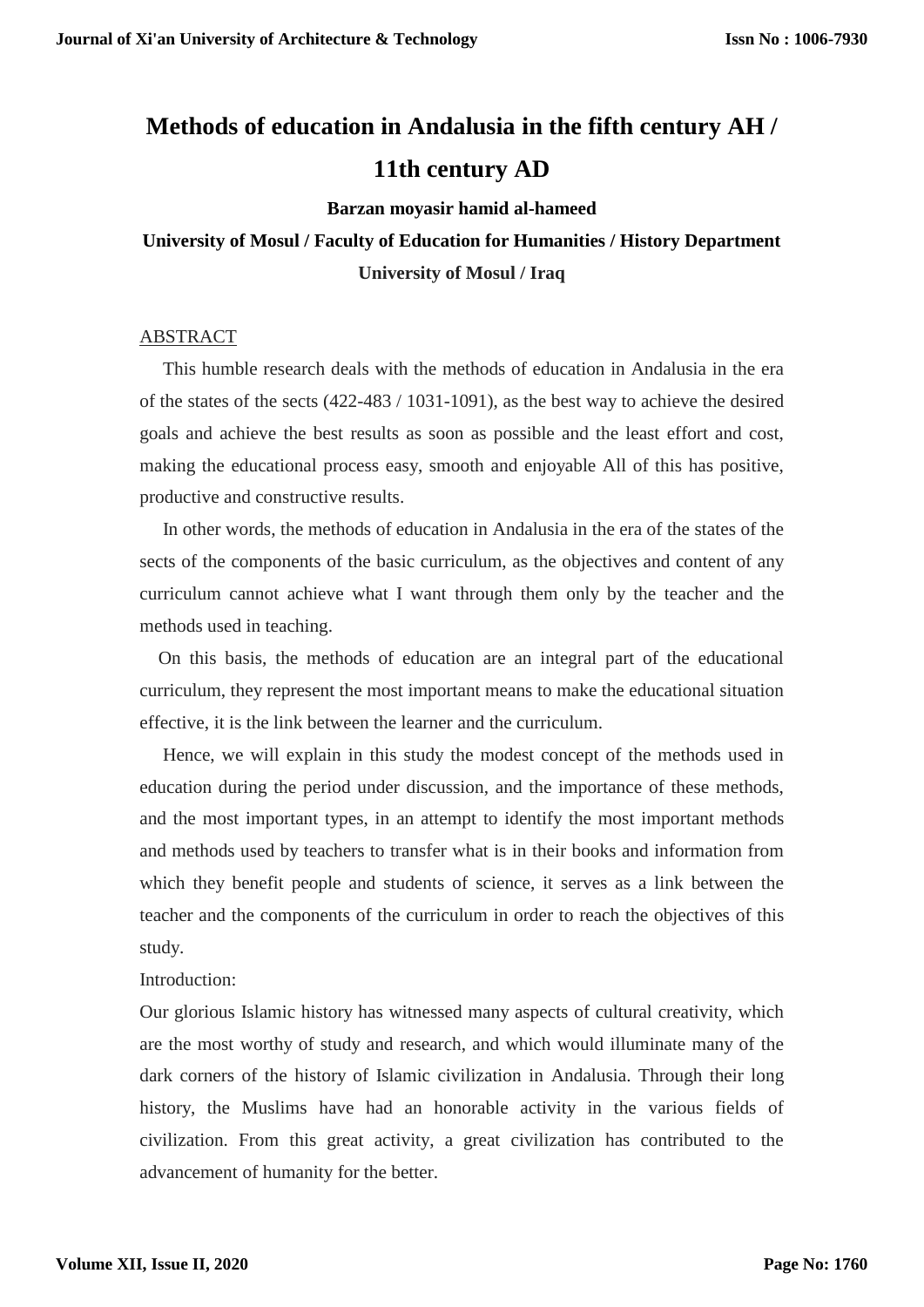The Andalusians in this activity share a vast and undeniable effort undeniable, where the era of the states of the sects in the fifth century AH / atheist ten century, despite the political chaos that took place in Andalusia, the prosperity of civilization, especially in the scientific and urban aspects.

Since the field of science is the bright face of the Islamic civilization in Andalusia, and reflected the virtue and creativity, and were in the position of giving and participating in the construction of human civilization, for all this has deepened desire and established the tendency in the soul to research and study in this important civilizational field, And educational and educational methods followed by scientists and the elderly in the teaching of children at that time, through which it can achieve the goals of education with the least effort and the fastest time.

There is no doubt that the Andalusians have contributed to the transfer of their wonderful civilization to Europe, and that it has hit a large share in the fields of knowledge in general. Thanks to God Almighty, this is due to the educational system and the methods used in this regard, and to the interest of Andalusians to seek knowledge, and encourage rulers to scientists, teachers and learners on the other.

Al-Maqri described in his biography (2/179, 1968) the interest of the kings of the sects

(422-483h / 1031-1091) by science, saying: "And dispersed in the country, and was in the dispersion of a meeting on the blessings of the nobility of the slaves, as they died the market of science, and waited in Almthobp on the scattered and regulated, , And the poet and the Philistine specialist King Flani, and none of them but to do his best in Makarem. We have adopted the descriptive historical approach based on the narrative of historical facts, linking them, discussing them and analyzing them in order to draw conclusions, in order to draw a clear historical picture. It is through reference to the most important historical sources and references.

The concept of teaching methods:

There are two meanings of the term (methods of education), meaning narrowness: it is meant to convey information, and a broad meaning is comprehensive: the acquisition of information plus views, etc.

In the broad sense, the methods of education are considered to be part of the basic curriculum. The objectives and content of any curriculum can only be achieved through the teacher and the ways in which he or she teaches it.

The importance of teaching methods: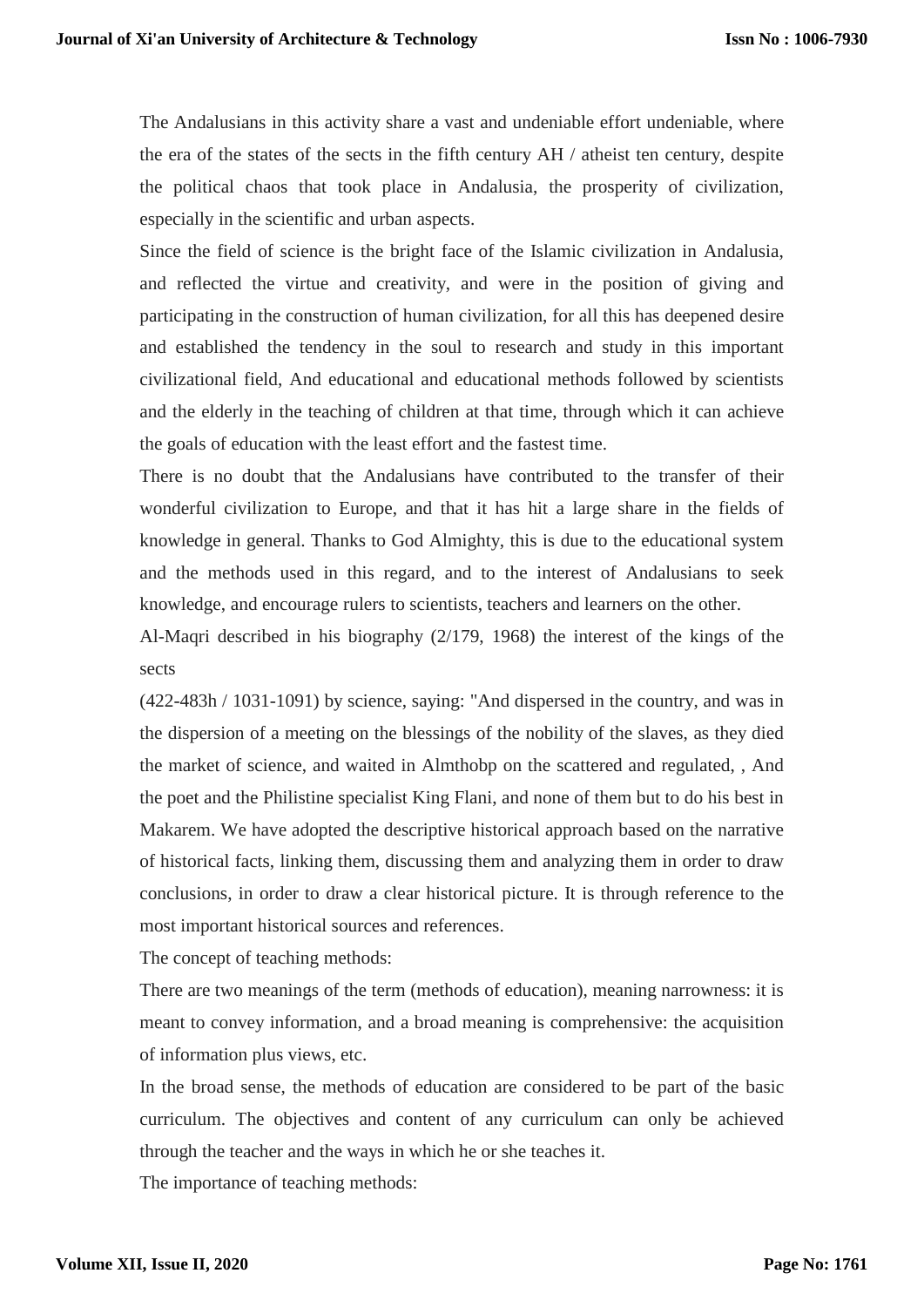The importance of the methods of education in Andalusia in the 5th / 11th century (the era of the states of the sects) is an important part of the educational curriculum. It is the most important means of making the educational situation effective. It is the link between the learner and the curriculum. Education is from two parties, one student and the other party is the teacher and the school book. The method of teaching is the link between the two parties. The curriculum does not come into force unless there is a good method. "(1).

The diversity of methods of education is one of the guidance of the Prophet (2), was chosen from the best and best ways, and made a statement, and witness the impact in the minds of learners, used in each position the appropriate way, was the right of the first teacher, has indicated educational methods recently all what he saw ( 3) in the ways of education, and stressed the importance of the success of the educational process. The method of teaching can be considered as a link between the learner and the components of the curriculum, and the way in this form includes educational attitudes organized by the teacher, and the method followed by the teacher in it. Educational methods can gather the minds of learners to be motivated to receive information and ideas that are intended to convey the best of the self, the most solid of information, and closer to understanding and reason.(4).

Teaching Methods:

First: Hearing and spelling:

This is one of the most widely used educational methods in education, and has been in use since the beginning of education.

1- Hearing:

It was one of the most common methods used in education in Andalusia during the period under study. It is perhaps one of the main ways of teaching. It is divided into dictation and modernization. This method is also known as diction and modernization. The teacher gives information and knowledge and guides the students as they listen to him. The teacher is the person who possesses the knowledge, and the learners are waiting for him to cast some of what he has, he alone bears the burden of work, the learners listen, and the method is based on the word spoken by the teacher (6). In the hadeeth of al-Sharif on the authority of Ibn Abbas (7) he said: The Messenger of Allah (8): "You hear hear from you and hear from those who heard of you" (9). The use of this method is still common today, with attempts to dispense with it and replace it with other modern methods, especially with the use of technology in education and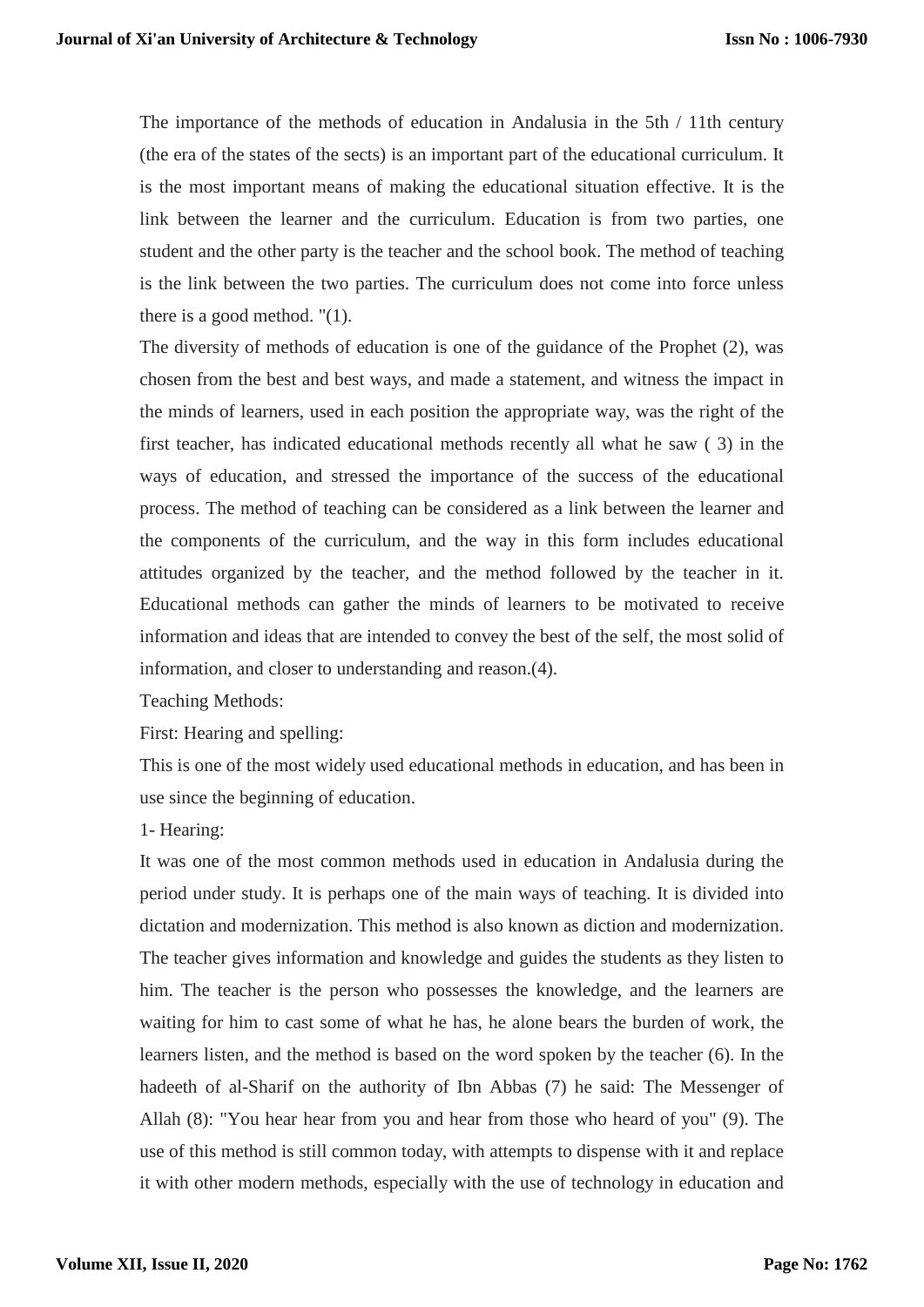the development of methods of communicating information and knowledge to the student. The style of diction is based on two things: presentation, and news, by which a basic idea is explained or explained to students. The style of diction is therefore a presentation technique that is primarily concerned with clarification and interpretation, and may often use the news or storytelling.

The Islamic education, including in Andalusia in the fifth century AH / 11th century AD (era of the kings of the sects) in this method is the teacher of humanity (8) used this method in many situations, it was if an incident or a new thing is written in his companions, This is the way to attract listeners and draw attention to what he says, facial expressions and hands and tone of voice and the use of questioning and suspense and forms of appeal, was the Messenger of God (9) "The speeches reddened his eyes, and increased his voice, and intensified his anger, even as if he was an army saying: : "I sent the clock and Cahin, and pinned between his fingers: index finger and Walu Sterile ". (10) Muslim scholars and their advocates have used this method and still use it in the Friday and Eid sermons, in addition to its use in education and advocacy through lectures, lessons, seminars and conferences which are still today. The modernists have been concerned about this method. (11), And the lack of this skill, or shortening the student in which leads to not benefit from the lesson, "does not benefit the man by saying, although he is eloquent with poor listening" (12).

It is also educational principles that teachers advised students to achieve the skill of good listening, not interfering with the teacher at the diction, as the student had already knowledge of the content mentioned by the teacher recently talked to him or told the news has taught him, (13) do not share it (14), and Abdul Rahman The son of Ibrahim bin 'Atab bin Mohsen (of the people of Cordoba and died in 531 AH), "insist on the contracts to the people, keep listening, sitting for them all day, and between the two tribes, and his age, and heard from him parents and children, Amer ibn Amrus al-Hajri (of the people of Cordoba, and the residence of Toledo and died after 433 e) "was sitting in his mosque for Ruwa And he knows his pension within the day and then goes to his mosque dinner, perhaps villages on him or else wrote "(15). They continued to hear from their early studies at an early age. It is said, for example, that the son of Mariouel ibn Jarrah, son of Hatem, died (420 AH / 1029 AD), began to listen and was only eleven years old.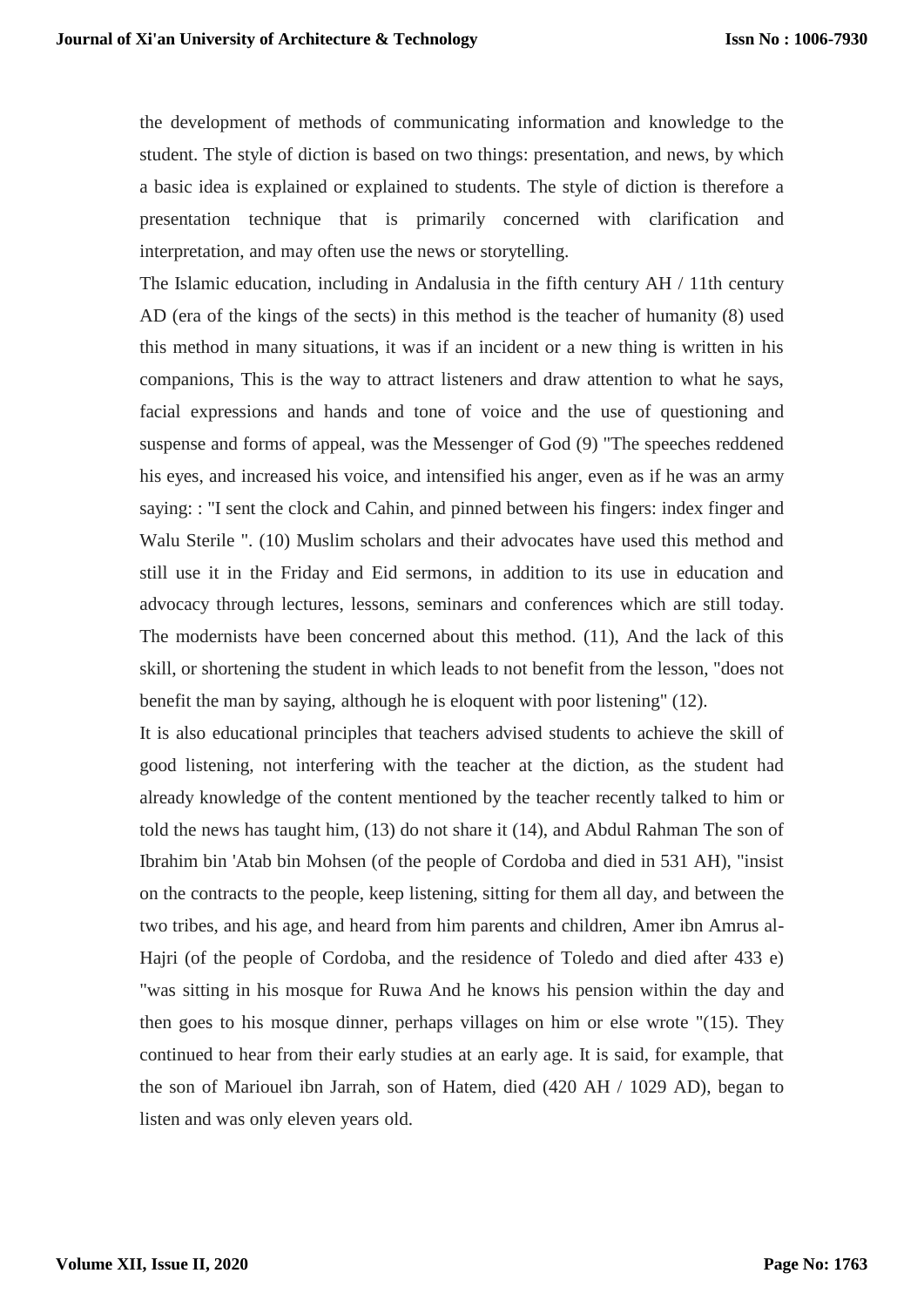### - Dictation:

What is meant by spelling is that a scholar should sit around his disciples with barbarians and hakroutis. The world will speak of what God has opened up from science and the students write and he will become a book and call it the dictates and the amalites. The illiterates are what the students write behind their teacher, whether he speaks from his memorization or from a book. . And because of the importance of this method, Allaah has sworn by His main instruments, namely, the pen, as it says in the verse:  $"(16)$ .

In the case of the dictator, the teacher adjusts every word he says, and the student restricts every word he calls (17). It is a method similar to reading, but more inclined to say from memory, where the teacher fills the student with what he knows of science. "I read on Abu Marwan al-Ta'abi said: I read on the father of Hassan bin Omar al-Harani in Egypt, he said to us on the day of the Prophet, peace and blessings be upon him, Hamza bin Mohammed al-Kanani "(18). Most probably, these teachers did not practice education, but hear the Koran and read them, as taken from them talk. In Cordoba, Ahmad ibn Muhammad ibn Abdullah al-Talmeneqi (340-429) lived and read the people with it, in the name of Allah, and heard the hadith, and the imam committed himself to the mosque of fun. Then he went out to the hole and toured it and the people took advantage of his knowledge. And on the authority of Thabet ibn Muhammad al-Jarjani (died 431 e) that he "hope for Andalusia a book in explaining the book of camel for glass" (19), and told Abu Marwan medical on his return to Cordoba that "my hope, and met him in the Board of dictation created a lot" (20). Al-Haytham ibn Ahmad ibn Abi Ghaleb ibn al-Haytham "dictated a person's hair, a second beard, and a third beard, all improvised without interruption." As quoted by Ahmed bin Mohammed bin Omar ... Ibn al-Qaisi of the people of Valencia (537-614) that "he took from Abi Hassan bin grace, and learn Arabic, and it is under the books of languages and literature" (21).

Al-Musta'mili invited the Sheikh, his parents and the Muslims in the first lecture, and addressed the teacher, saying: May God have mercy on you, as well as the teacher who begins his speech by supplication to the students and seal it, and the cadres and the poems and stories to go to the boredom and the condemnation of the students. As "it is desirable to be the dictator in the case of dictation on the most complete body and the best accessories, and pledges himself before reforming the things that are included at the lecturers of the approvers and violators" (22). Other literatures are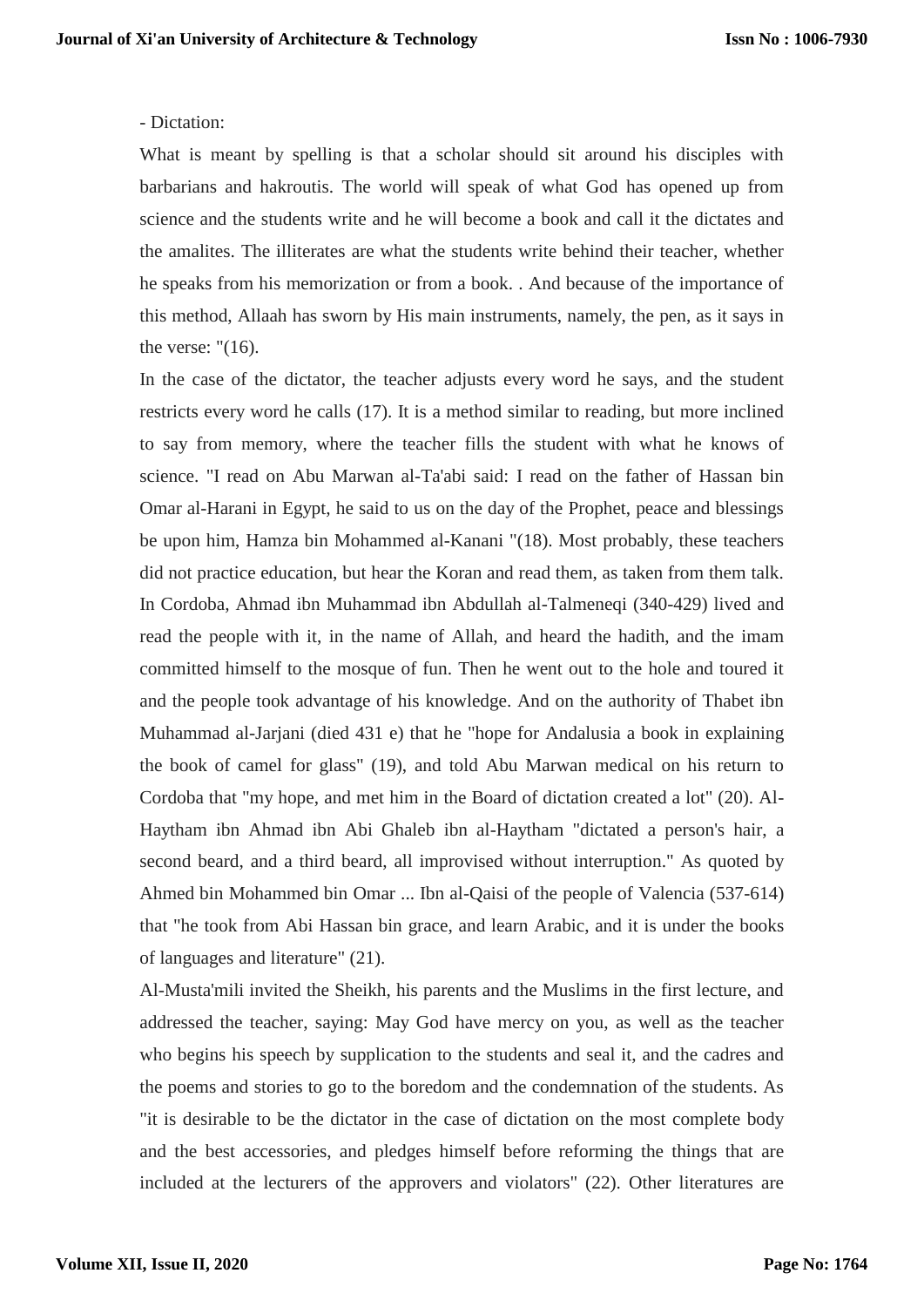very careful about the date of the lesson from both the student and the sheikh, as one of them said after agreeing with the students on a date to study science "" If I die thirsty, I love me to be contrary to an appointment. "

It is confirmed by the elders of this method in the cognitive construction of the learner since his youth, that the young were learning the basics of reading and writing, the student goes to the teacher and with the board, so the teacher of the book, which teaches the Koran dictates to boys as they write and then remember, A book in the hands of a professor or to be from his memory until some books were called illiteracy. As they were keen to sit young boy in the boards of dictation early, as narrated from Muhammad ibn Ishaq said: "I saw Abu Salamah bin Abdul Rahman takes the hand of the boy from the book and go to the house Vimli talk and write to him" (23).

Since the religion of Islam the religion of order, (24) and the Prophet (p) most, was Imam Malik - may God have mercy on him  $-(25)$  when the students came to ask him The sheikh said to them(26) "The Shaykh says to you, do you want to talk or matters? (27)If the Prophet (peace and blessings of Allaah be upon him) did not recite the hadeeth of the Messenger of Allaah (peace and blessings of Allaah be upon him) (28) Sitting on that podium only if it happened about the Messenger of Allah (29).

We conclude from the above that dictation and hearing are similar in the case of diction from the teacher, and differ in the case of the learner. In the hearing the learner hears and memorizes, and in dictation the learner hears and writes every word he hears from the teacher. It is noted that this method is still used at present in the scientific lessons in the mosques some students listen without writing, others write what he hears from the teacher.

Second: Reading (reading):

And it is one of the most famous methods of education in the fields of religious and literary sciences, and its content to read the teacher from the book, and the student hears of it, and may read the teacher of his conservation, the student may read the teacher a book preserved by the teacher or acquire the original (30), and considers booty that reading was a means of teaching and novel A scientific work is not often produced by the professor himself.

The methods mentioned above (hearing, dictation and tyranny) of the methods developed and spread in the Islamic world, do you see the Andalusians adopted such methods? Were they limited to it?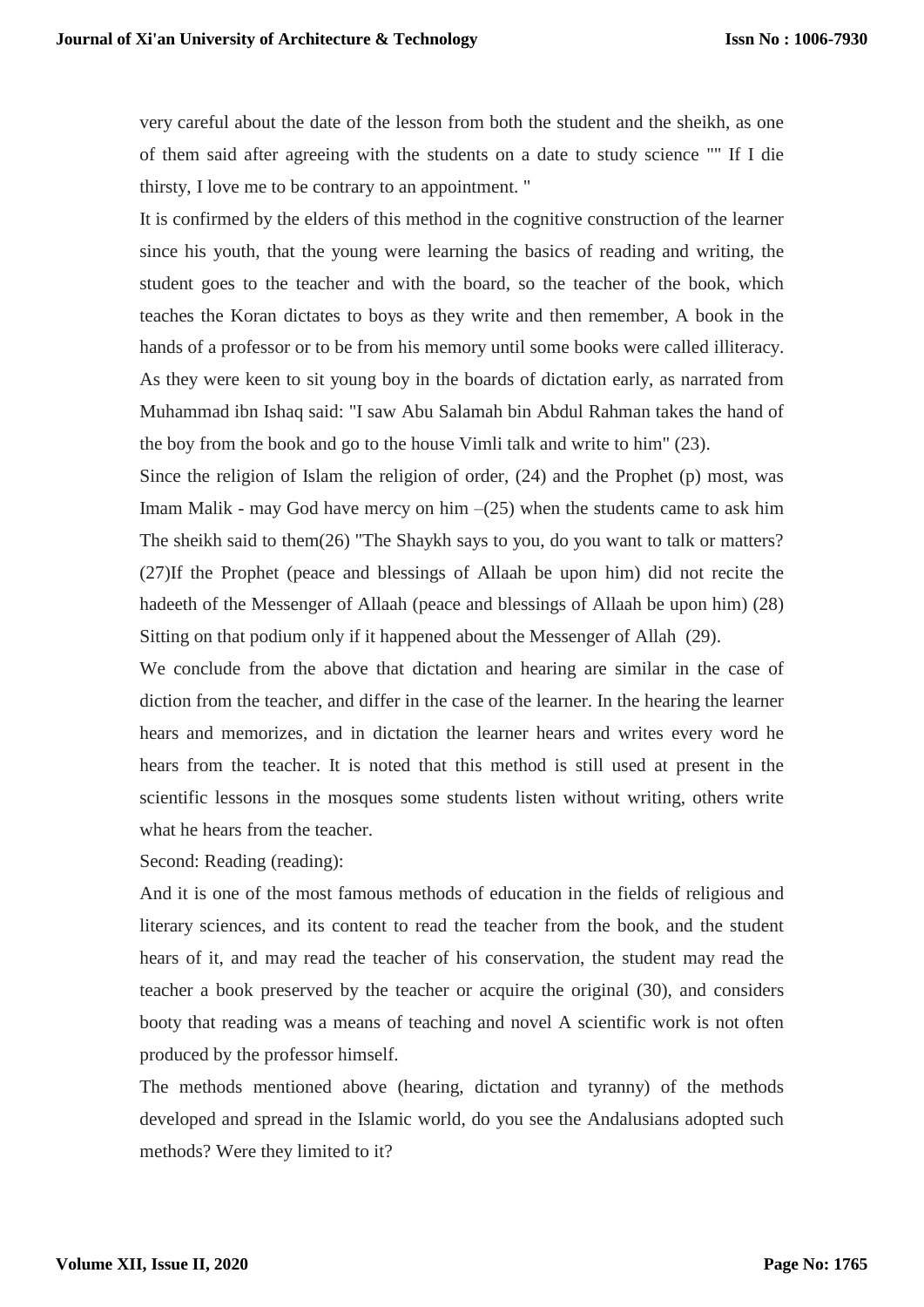The use of texts, see the spread of these methods in Andalusia also, in the fifth century AH, and adoption in addition to other methods will be presented in the folds of research.

From Ahmad bin Malik bin Ghalib bin Said bin Abdul Rahman Al - Tajibi of the people of Abt

(Died after 630 AH) and was known to Ibn al-Saqqah, that he "issued to the poets and the hearing and the education" (31), and Mohammed bin Harith al-Khashani, one of the judges of Cordoba, that "Tqfh Kairouan ... And Andalusia and a year and twelve years, heard from the son of Ayman, Asghb, and Ahmed bin worship, ... "(32). It was narrated from Sulayman ibn Harb (403-474) that he was attending his council "three thousand men to hear" (33).

Among the people known as Huseyin bin Muhammad bin Hussein bin Ali bin Areeb al-Ansari, from the people of Tartousa, where he "issued to the readers of the Koran in his country, and the preacher at the university, and also read Zaragoza in the Council of Sheikh, Ibn al-Warraq, and then moved to al-Murrayah and read with her mosque. Jaafar ibn Yahya ibn Ibrahim of the people of the city of Dania (died 540 AH) "Adiba poet poet ... I read in Arabic and literature" (34).

These methods (dictation, listening and reading) have been criticized in the form of Ayad Ibn Musa Ibn Ayyad (479-544), in the introduction to his book "(35)

He saw the latecomers being lenient in taking and performing in order to make them even more perverse, and they did not fear him. He found the sheikh who heard about him and his wailing, and the people were burdened with the hardships of the journey to him, and they turned away from him and his presence because he did not keep his speech. Whoever speaks with him, or tomorrow will weigh his sleep, or think about his affairs, so that he can not understand what he has heard. Perhaps the read-out book has never been read, and there is no knowledge of it except in his repentance, or some of the lenient elders. He came to leave him from a deep country, and only to find the impact of the claim of the interview and correction, and take the Sheikh Yates Perhaps the Senate has attended a boy who has not yet understood the generality of his mother's words, and they are ready to listen to the health of his hearing if he has fulfilled four days and protesting the hadeeth of Mahmud ibn al-Rabee ' The Prophet (p) is in the face of me, and I am four years old and not in the mind of Mahmoud, this is the answer to his mind for everything that was of his order or around him "(36).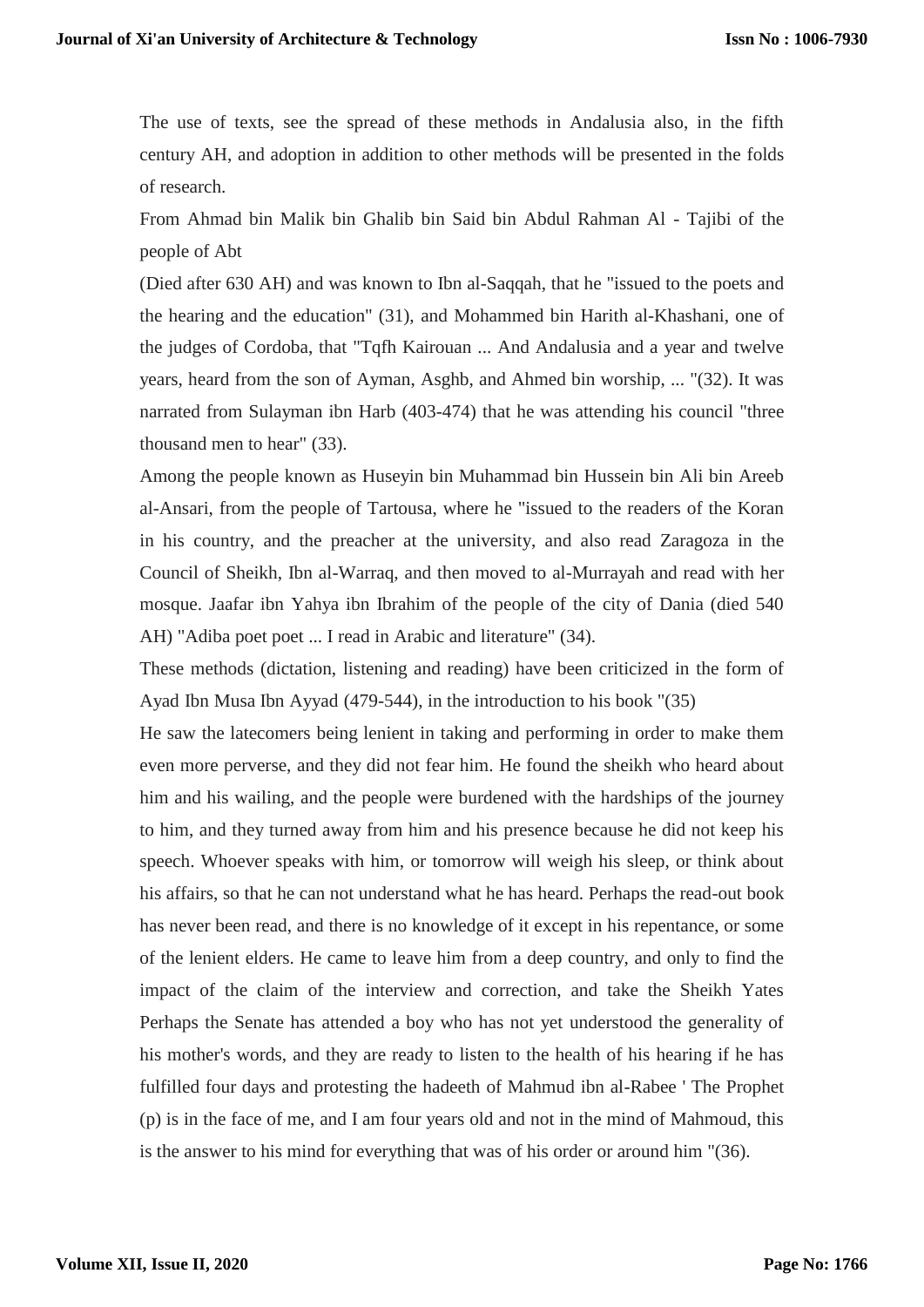And this is what was narrated from Muhammad bin Khalifa bin Abdul-Jabbar ... Balawi of the people of Cordoba, who left the Haj year (348 e / 960 m) and heard in Mecca, and then went to Andalusia and required discipline by the Koran "and then was not brought anything but books He heard it, and I have been informed that the events overlooked by the book of Muhammad bin Al-Hussein Al-Barghalani ascetic Sheikh Abu Bakr bin Abi Dunya, he mentioned that he heard, and thought Mohammed bin Ajari, and was bringing the book and then copied them, and the weak line does not evaluate the spelling.(37).

Such as these critical texts, paint a picture of a group of teachers who exploited the people's interest in science and thirst for it, so they exploited their ignorance by providing incorrect science and uncontrolled books because they took laziness, they did not bear the responsibility of the lofty message that the community entrusted them with the secretariat of carrying(38). This criticism also includes a bold attitude to those who took the face of the talk in which Mahmoud bin said The spring is the mind of the Messenger of God (39) and four years old, and then assumed that the son of four years can be reasonable to hear what the talk, let the boys at this age to hear, and adopted that hearing, while the judge says Ayad "he did not understand "He said, as if he wanted to say that the fourth-year-old age is not appropriate to enter the child with the circles of scientists(40), which is approaching the facts of modern psychology, which saw that the sixth or fifth and a half age is appropriate to enter primary schools today. Judge Ayyad refuses to automatically abide by the texts, without turning them on the rest of her face to understand and circulate them, and their relevance to reality.

It is clear to us that the method of reading is to hold the teacher book and read it, and students write copies, or that the student from the group to read in the presence of the professor and other students writing, and the professor to correct reading and provide the proper logic of the words and the correct positions for the stop and start.

It may come to the reader's mind that the teachers were limited to such methods, as if the learner is a machine that allows to memorize, dictate or write, or corresponds to the copy of the book, including the Sheikh, but the reality of education and teachers in Andalusia - and through the few texts available in our hands, Methods in teaching and dealing daily with students What we believe with the ability of teachers to diversify their methods, and create interaction between them and their students, except the previous methods used teachers.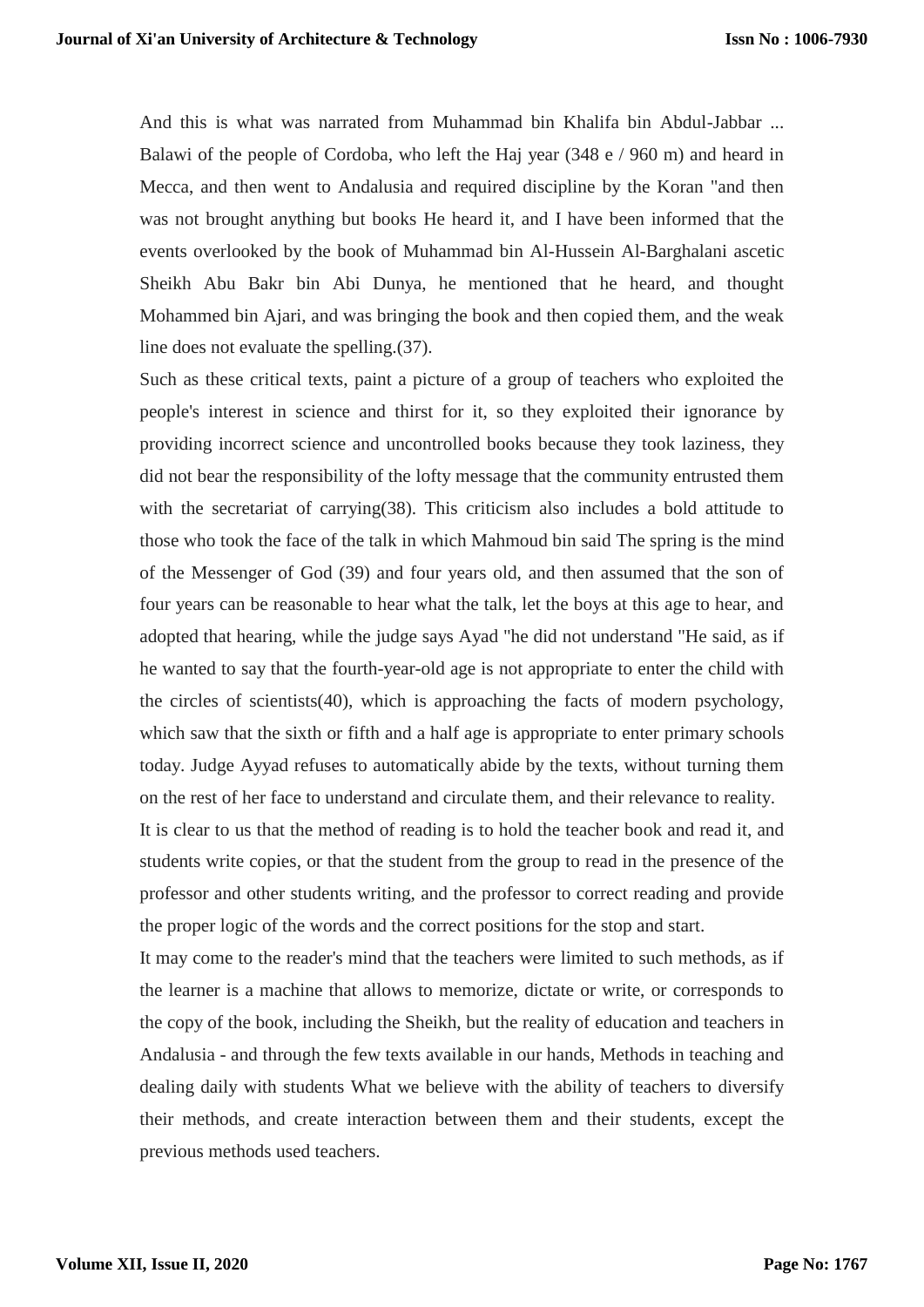### Third: Discussion and Dialogue:

The dialogue is the language: "Interrogation and dialogue: responsiveness, and dialogue, which is reviewed by the speech" (41) and is defined as: audit in speech, and experiments with the required of the spaciousness of the chest and permissibility of the soul ... civilized civilized dealings with all ideas and views. It is educationally and educationally defined as: to ask the teacher about what he wants to teach, if the student failed or answered without what he wants to teach him corrected or gave him the science by the answer (42). It is said: the teacher's dependence on his education on the question and answer between him and the learners, or between the learner and another learner under his supervision and guidance, based on the tendency of learners to survey and knowledge, and to achieve the very education of what they should learn. In the Qur'an and the Sunnah, the method of dialogue with disbelievers and the statement of truth and religion is used as in the verse: (43)In this Surah, a dialogue with the disbelievers is provided by the Prophet (p). Each of his religion is determined in the followings, and in the Holy Quran, the verses of a Qur'anic dialogue with the people of the Book calls upon them to say the truth and not to conceal it and to wear it with falsehood as stated in Surat Al-Imran. (P). (44), and it was also ordered and urged by the Holy Quran in the verse: (45).

It is a matter for the learner to be careful to ask the scholars about what he does not know, for Allaah is a person who does not know by reference to them in all events, including an amendment to the scholars and a recommendation to them.

The Prophet (peace be upon him) said: "While I am the companion of the Prophet (p), there is nothing between me and him except the afterlife of the nomads." Said: "O Mu'ath," I said: "The Messenger of Allaah (peace and blessings of Allaah be upon him) said to you: Do you know what the right of God to his slaves, I said: Allah and His Messenger know, he said: the right of God to his slaves to worship him and do not involve anything, then walked an hour, and then said: (Muaz bin Jabal), I said: Do you Do you know what is the right of worshipers to God if they do, I said: Allah and His Messenger know, he said: the right of slaves to God that does not torment them "(47).

The Holy Quran decided such a method from the learner, but rather encouraged him. The Almighty said: (48). In this verse, the learner is urged to start asking the question, Blink or understand what I shape. There is no evidence of the importance of this method from the words of the Prophet Muhammad (p) in the Hadith: (It is Jibril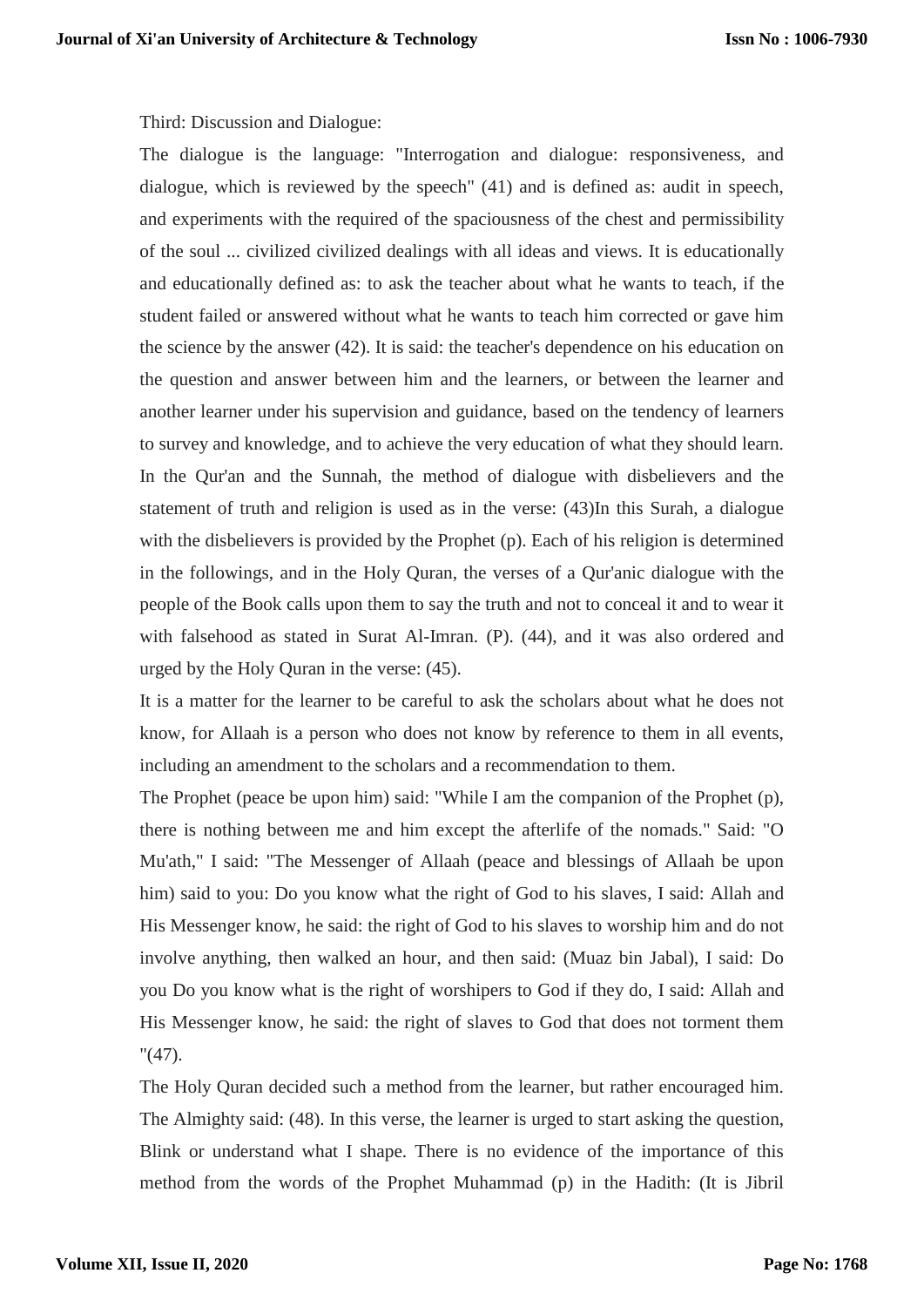Atakm teaches you the things of your religion) (49). When Jibril asked him about Islam, faith, and charity, even though Jibril was asked, he said that the question is self-teaching. The Prophet (p) used this method very much, so the follower of the Prophet's Hadiths (50) finds this clear. This indicates the importance of this method in education. He used to ask his companions sometimes to teach them a matter of science or to decide others, He said: "The bankrupt of my nation will come on the Day of Judgment with prayer, fasting and zakat, and he will come and curse this, and throw this, and eat this money, and shed this blood, and hit it." This, this is given of his advantages, and this of his advantages, if you enjoy the benefits before spending what he took from their sins and I put on him and then put in the fire  $(51)$ .

(p) asked his companions to ask them to remind them of an order in which there may be forms, or to warn them of mistakes that may occur, through the use of the question and answer method, and linking it to a common familiar order, where it sharpens the souls to that, as it remains in the self, because In which the use of actual simulation and logic, a method that enables a person to distinguish between truth and falsehood by reason and sensory observation, not by minors or by blind tradition.

(444 AH / 1026 CE), he said that he "introduced to Andalusia a new method in the study of pre-Islamic poetry, which is to read the student poem and then ask the professor about the meanings of the words, he will explain the adopted On a list of meanings, have been extracted from the Arabic dictionaries "(52). In this method, the teacher relies on his or her education on the question and answer between the teacher and the learner, or between the learner and another learner under his supervision and guidance, based on the tendency of the learners to survey and knowledge, and to achieve the very purpose of teaching what they should learn.(53)

In this way, it is clear that this method is mentioned in the Qur'aan and Sunnah in several places. The method of teaching by dialogue and asking questions is to use the question and the thrill of the answer and the information to be communicated to the learner.(54).

Fourth: The debate:

Andalusians defined another style of education as the style of debate. The texts do not explain exactly what they are meant to be, but some believe that the debate is often between professors and some. (278 AH), "Ibn Abd al-Hakim had to agree and debate" (Yahya ibn Zakaria ibn Sulaiman of Cordoba origin (died in 315 AH) "was the jurisprudent in matters, And he was in a meeting with him to hear from him and his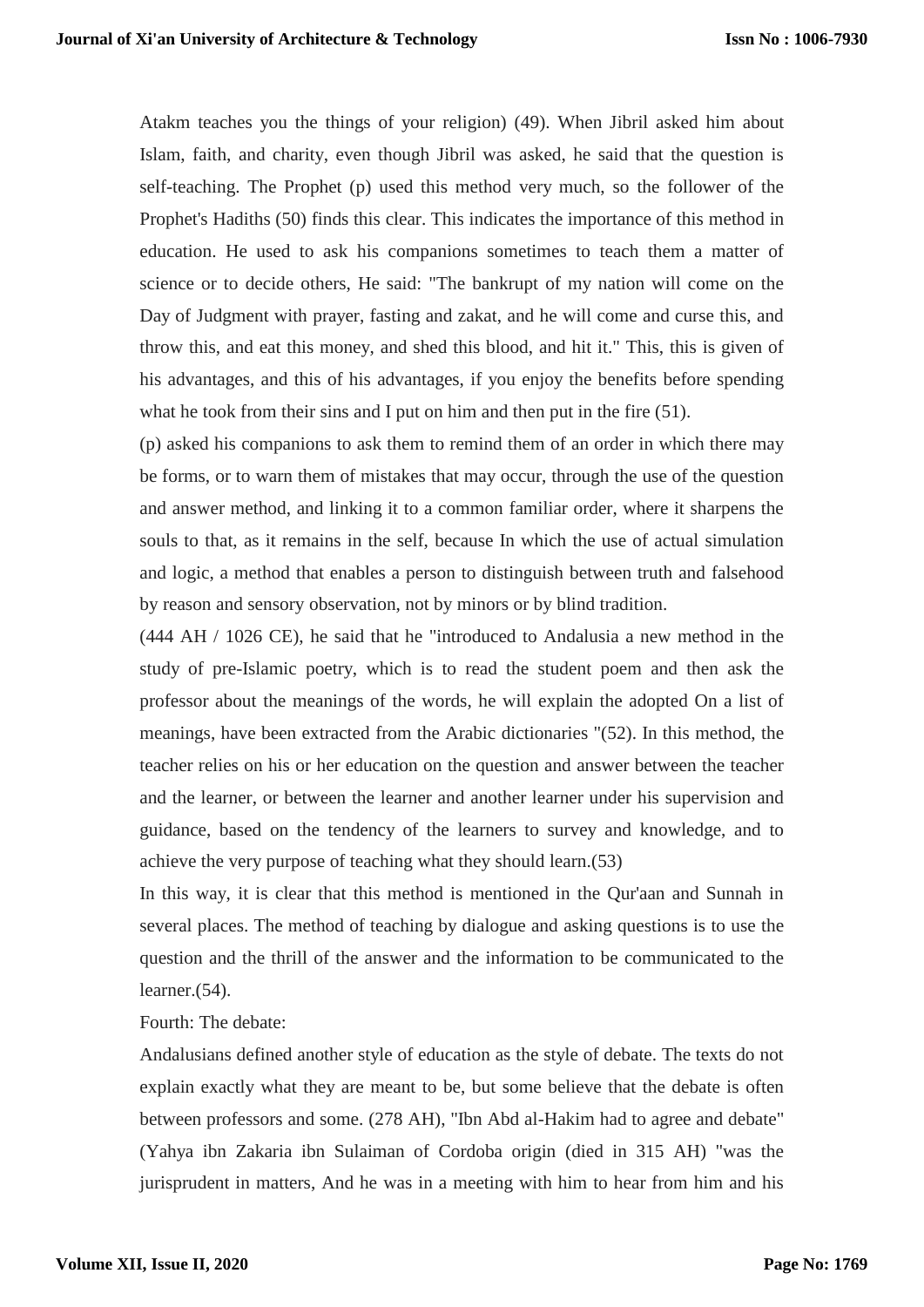debate, and he was most in the public and private "(55), Abdullah bin Badis al-Homsabi of the people of the island of Shaker, and the residence of Valencia (died in 622 e) , And to Fez, and returned to Valencia, and met him mosque mosque, and looked at him in the hospital of Abu Hamid al-Ghazali, and other "(56).

And in the language: beholder: his counterpart became, and behold the light of flan, he made his counterpart (57). From the above, is it correct to conclude that the debate means discussing the peer of certain scientific issues with the presence of an expert, is the teacher, or it means discussion by question and answer?

Perhaps the report on Abdullah bin Ahmed bin Othman (died in 417 AH) illustrates part of the concept of the debate, it was "begins the debate with the mention of God Almighty, and prayer on Muhammad (p) and then narrated the Hadith and the Hadith and the three and the exhortation, and then begins to ask issues other than the book which They were corresponding to him  $\degree$ (58).

The debates were often encouraged by kings and princes and held in their hands, especially among the sons of slaves in Sevilla, who spoke in literature and poetry, and built the pharaohs in Badajos, especially in the era of Muzaffar, the scientific and literary interests and author of the encyclopedia known in his name (59) and like the sons of Hood in Zaragoza, especially in the custody of the competent natural world and his trusted son the sports world, and not forget the tiles of Mu'tasim ibn Samadah,(60) which was witnessing the color of the debates in the hands of Mutassim. The scholars of the scholars were rewarded with the honor and care of those kings and princes.

We conclude that the debate posed questions and discussed them, and these issues from the lesson book or from another book raised by the Sheikh, for educational and educational purposes, perhaps the most important training of his students to defend their views on the issues presented.

Fifth: Lecture:

It seems that the lecture was the method of teachers who studied in the high school stages, for example, the famous grammarian, when he spoke for two hours about the zebra question in grammar, and about other issues that the students put in his hands. And what was mentioned about the jurisprudent Abi Ayoub bin illiteracy, as it was: "He has literature present by the sea if the storm" (61).

Scientists have identified rules and principles for the legitimacy of the debate, including: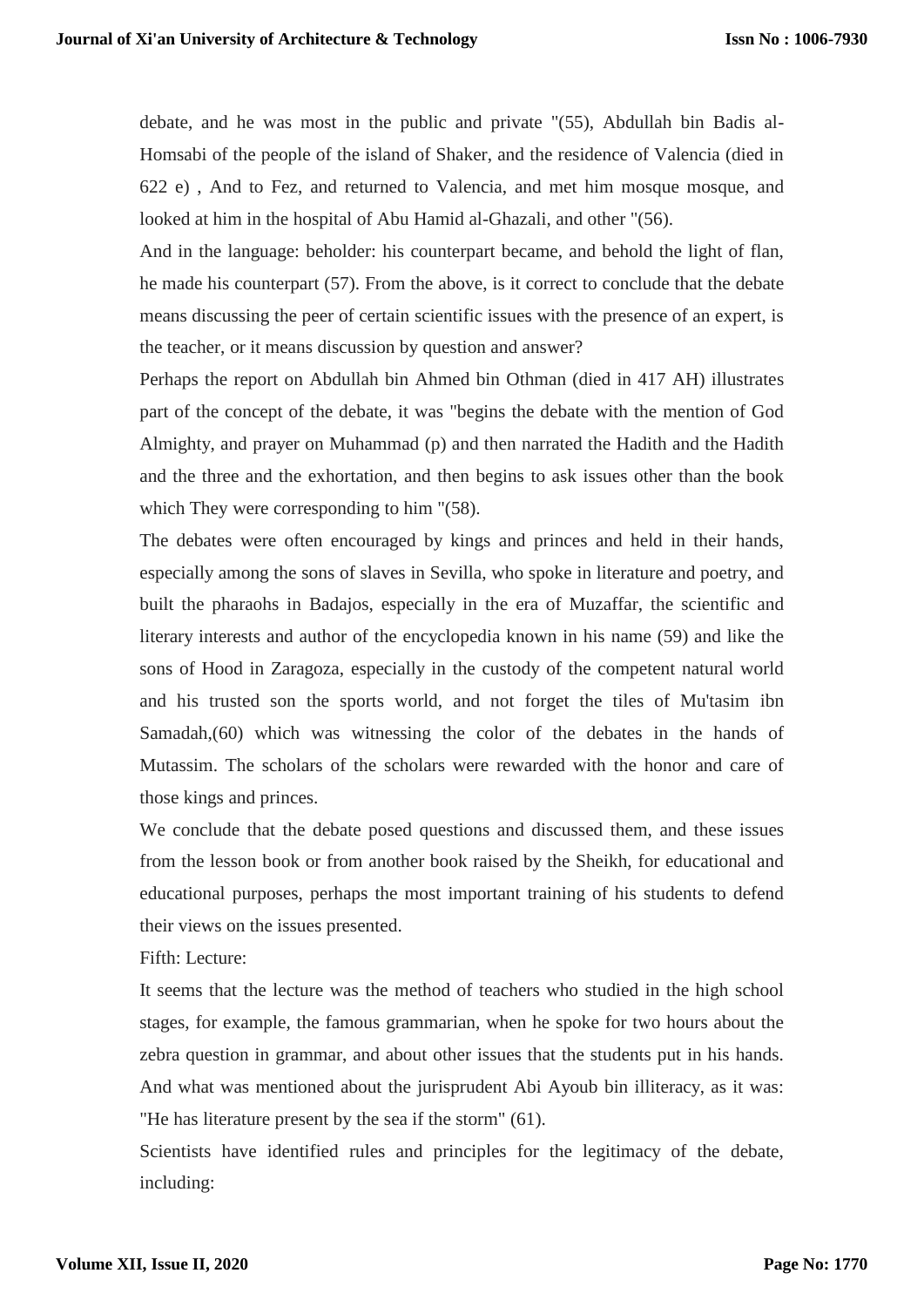1. Intention of intention: The intention is to search for and follow the truth. As the debate knows the facts, and shows the truth, it must be done and satisfied, they said: "Science is dead, revived demand, if living demand, it is weak strength lesson, if strong lesson is obscured, show it by analogy, if appeared in the debate, it is futile, ". The debate when it has achieved its objectives, and that I want to other than the love of controversy and appearance and the adoption of opinion, and transcendence on others was futile and harmful useless, may turn into a quarrel and a rupture and rivalry may not end.(62)

2 - look at the other party's words with equity: to search it and extract the right from it and the statement of falsehood and his answer under the pretext and proof, do not be arrogant about the right if it is found in the other counterpart, some of them said to the other: "Speak if I was useful, and that I was wrong beneficiary, That the killing was benign, and that the killing was a martyr "(63). Some of the hadeeths indicate that the imam is guided by this. Imam al-Aajri (may Allaah have mercy on him) said: "Let him know that my debates are not the equivalent of those who seek the truth, and they are not an oppositional debate." In the debate, all learners benefit, because those who have suffered have benefited, and those who have sinned have benefited,(64) and this means of this means, the world or the learner should not correspond to each one, (65) but it must look at the situation of the viewer, if the purpose of truth and truth His intention was not to stop it.(66).

Ibn Abed al-Barr (may Allaah have mercy on him) said under the section of what is hating the debate, the debate and the mirrors: "The entire antiquities in this section are narrated from the Prophet (p) but they are mentioned in the prohibition of controversy and the mirrors in the Qur'an ... Because it is a knowledge that needs to be answered by the branches on the assets of the need for that, and not beliefs as well, because God Almighty is not described by the group - the Sunnis - except what he described himself or described by the Messenger of God "(67).

It turns out that the debate is a way to start the matter, asking the question from the student to the professor, and then begins to answer the question, indicating all aspects and aspects of the student and the consequences. Or that the professor himself assumes the question as if directed to him, and then begins to answer this question.

It appears from the above that the selection of scientists to the best methods and methods of education shows the proficiency that must be for every Muslim, as well as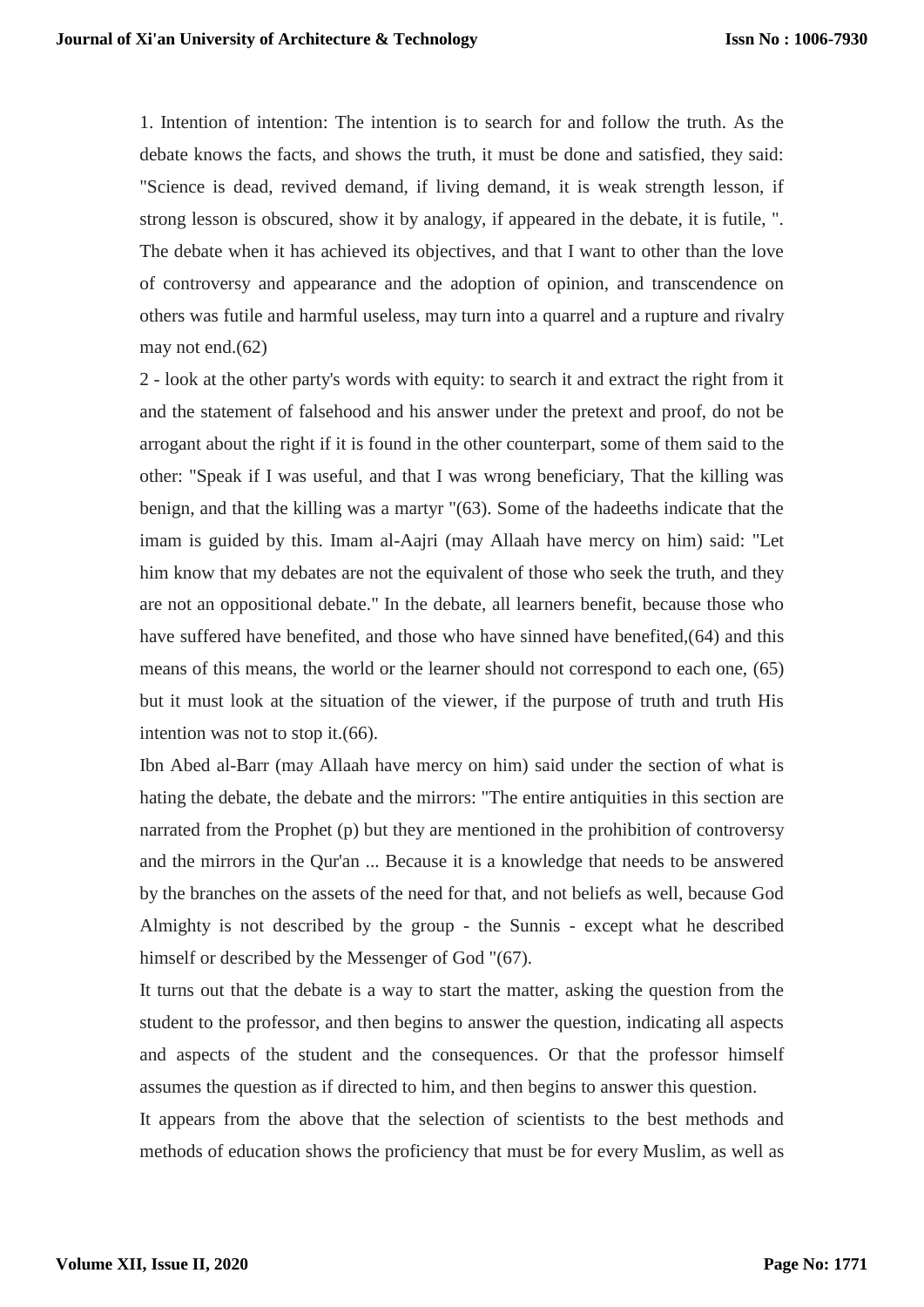each teacher, and if teachers adhere to this principle to make the process of education more effective and quality.

Sixth: Leave:

(The meaning of the leave in the words of the Arabs is taken from the passport of water, which is driven by money from cattle and plowing, it is said: I caught up, so I was allowed to drink water for your land and cattle ... Also asked science asks the world to permit his knowledge Vizgh him and the student Mstziz and the world is clear).

And leave many types, the first: to authorize the appointment of a certain, such as saying: "I have completed the book or what I have included Vhrsti this", the highest types of leave.

The second is to allow a person in a particular place, such as to say, "I have given you all my possessions or all my purses."

The third is that it is permissible for a person not to be appointed by the general public, such as to do the following: "It is permissible for the Muslims, or is it permissible for everyone, or is it permissible for anyone who knows my time. The sign of Abu Muhammad Ibn Sa'id al-Andalusi was given to all who entered Cordoba from the scholars." And like the judge Faqih Ibn Rushd, who authorized his knowledge and books to all Muslims in the year 520 e)(68).

Fourth: Leave for the unknown or unknown. Such as to say that it is permissible for Muhammad ibn Khaled al-Dimashqi, and there is a large group of people who share this name and proportion, and then to know the metaphor for them, which is a corrupt leave.

The fifth is the holiday for the non-Muslim and the young child. He differed in its permissibility and the example of saying that it is permissible for a person to be born to a woman.(69).

Sixth: A vacation, unless he learns or receives a summary after the narration of the metaphor to him if he hears it. It was narrated from Abu al-Walid Yunus bin Mghith Al-Qurtubi that he asked the vacation with all that he narrated it to its date and what he narrated after that, so he refrained from doing so, so the owner was angry and some of his companions said to him: "This is what I give you unless he takes it." Ayad said: This is true.(70)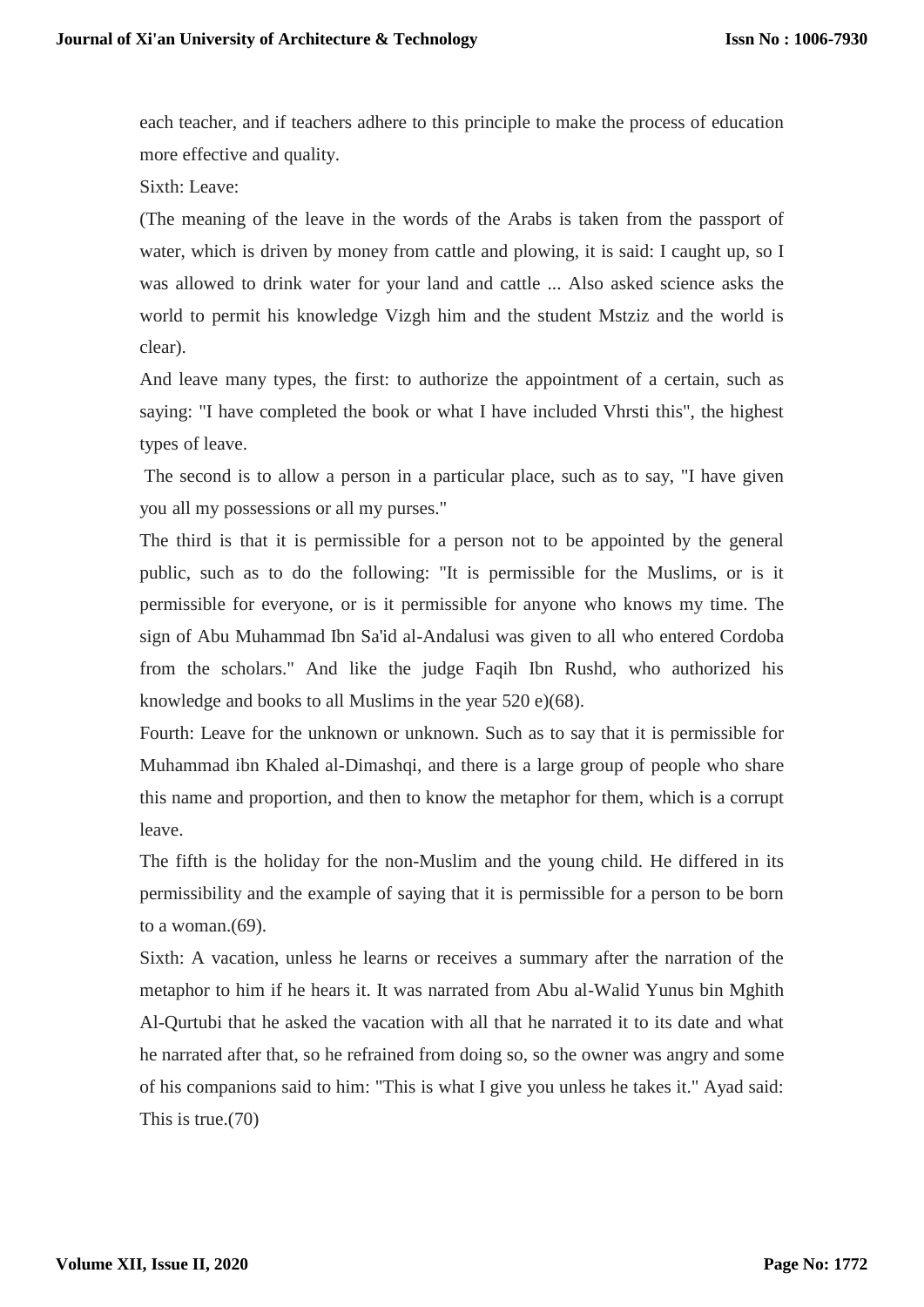Seventh: Leave the metaphor such that the Sheikh says: "I have completed my Majazzati" or I have allowed you to tell me what happened to me, and differed in the validity and most likely accept (71).

And there are conditions for the leave, including what Imam Malik bin Anas, may God have mercy on him, that is to be a branch identical to the original, and thus be informed of the knowledge of what he tells him confidence in his religion and his story, and the third to be Almstziz of the science does not put science only when his family  $(72)$ .

The leave may be submitted orally or in writing. And the oral oldest era and the first to be given by Abu Hurayrah to Bishr bin Mahtak, where he said: Books on Abu Hurayrah book, when I wanted to Afarqah said, O Abu Hurayrah I wrote about you a book about your mouse? He said, "Yes. As for the written leave, the sheikh explains what the student is permitted to do or allows him to divorce. Here, the sheikh determines the date of his birth, his country and the names of his sheikhs, and what should be told about him in general.

And the leave was originally placed as a guarantee for the student's knowledge and his ability to transfer this science and was with modern and then moved to other sciences, but with the changing conditions and development of time lost this lofty goal and became like chaos and randomness and courtesy without concern the skill of the holder in science or superiority in it, Of the scholars, so Abu Dhar Al-Harawi said: "If the holiday is valid for the journey is canceled" (73).

Abu al-Abbas, Walid ibn Bakr al-Sarqsti, wrote a book that he called "the waqf in the validity of the saying on the holiday." In his book, he mentioned clear signs of some of the corrupt holidays that he does not care about and does not pay attention to.(74)

It is worth mentioning that we are talking about the methods of education when Andalusians to point out that the Andalusians were drawn to reveal the modern scientific method in the education of blind, which is called the method of "Braille", the Andalusians in the fifth century AH / atheist ten, The kings of the sects use it to teach the competent children. In this way, Ibn Hazm al-Andalusi says: "The duty of the taxpayer is between the right and his victory to the maximum of what is estimated. My grandfather Ahmed bin Muhammad bin Abdul-Wareth, may God have mercy on him, told me that his father had pictures of his father. , The letters of the spelling of the crime of Kim and then touch it T-stop images on his mind and sense, and touch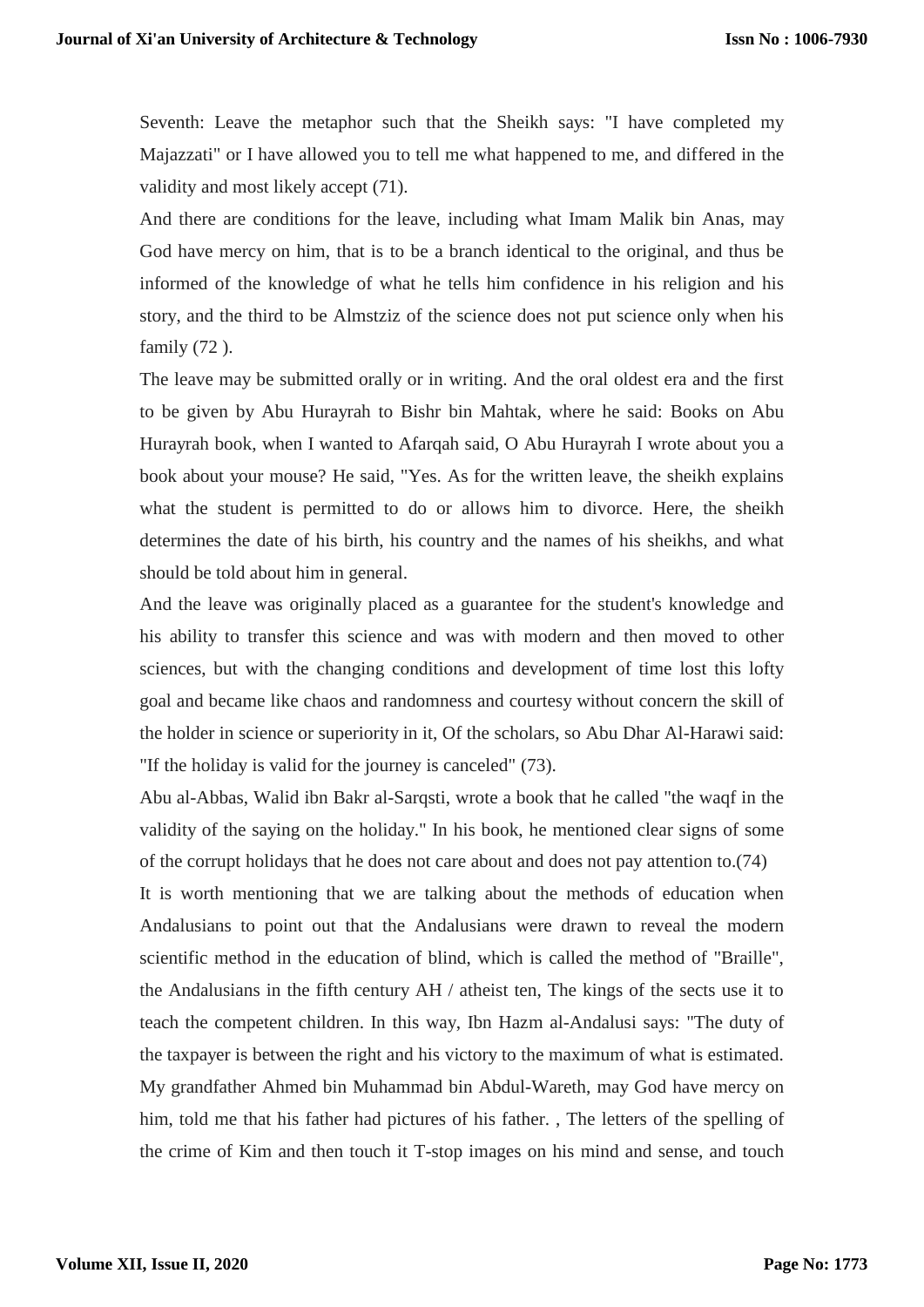their structures and do things of them even make up the line and how the book reads in trading insults himself, and lifted him so great pangs "(75).

Thus, we find that the Andalusians were the first to discover this important method or method of education that cannot be dispensed with, no matter how few, and in every human society.(76).

Conclusion:

At the end of this research we try to examine the effects of this study and the results of scientific results, which is the purpose and the requirement of this effort ..

It is true that the subject of the methods of education in Andalusia in the fifth century AH / 11th century, the era of the kings of the sects, reveals to us an important fact is the ability of this nation to give generously in the fields of different human civilization in the darkest circumstances and the most difficult positions, The kings of the communities The Andalusian community was facing two wars at once, a war by the Christians in the north, and a war at home represented in the military and political conflict between the kings of the sects. But these kings, despite the darkness and turmoil of the political and military conditions that characterized their era, but they were two races in the field of civilization and scientific life.

If we refer to the mention of the achievements of Andalusian scientists in the fifth century AH / 11th century (the era of the kings of the sects) of scientific achievements, we stood on the fact that important and great, that the Andalusians proved through their scientific activity at the time of scientific capabilities wide ways of different sections of knowledge and personal Andalusian science proved itself and its ability to build its scientific entity and give it the distinctive Andalusian character.

Perhaps one of the greatest achievements reached by the Andalusians in this age is their invention or invention of the educational method or the educational method in the education of blind, which is attributed in modern times to the European world, "Bray" Andalusians knew that means by making alphabets of special paste , And then take the blind student in touch so as to be able to read them and know what is meant by them.

The Andalusians in the 5th / 11th century were of great civilization, civilization and intellectual advancement.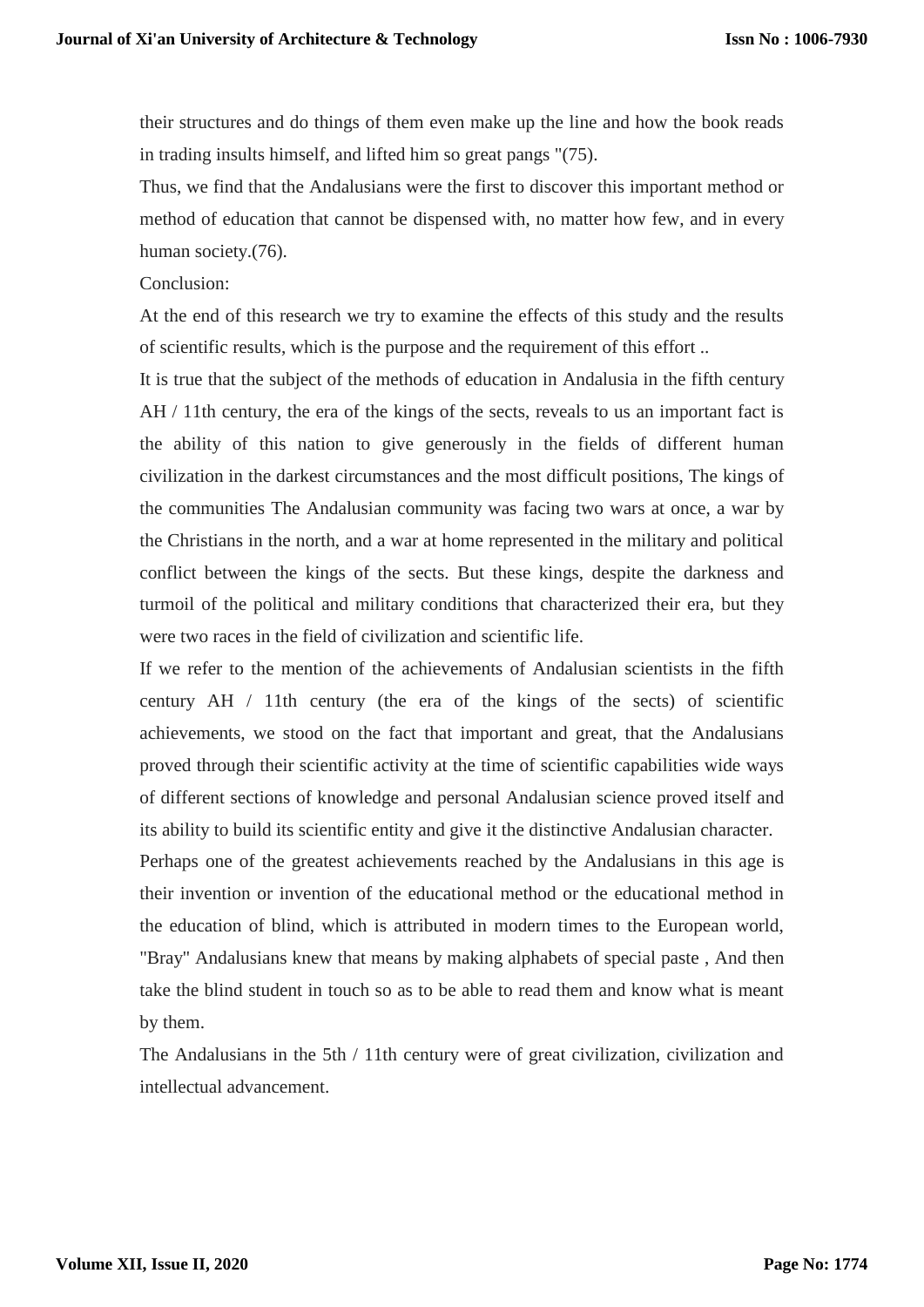Sources:

- 1. Saleh Abdul Aziz and Abdul Aziz Abdul Majid, Education and Methods of Teaching, (Egypt, Dar Maarif, 239/1
- 2. (Ahmed Fouad Alian, Methods of Educational Education in the Sunnah of the Prophet, (First Edition, Riyadh, Dar Muslim, 1421 AH / 2000), p. 35.
- 3. (Abu Al-Fotouh Radwan, teacher in school and society, (Cairo, the Anglo-Egyptian Library, 1973), p.
- 4. Al-Maamouri, Education in Andalusia in the 5th Century AH, Unpublished Master Thesis, Faculty of Education, Umm Al-Qura University, Riyadh, 1431H, p. 96.
- 5. Ibrahim Ali Al-Aksh, Education in Andalusia, Amman, Dar Al-Fayhaa, 1406 AH, p. 123.
- 6. Ibrahim Nasser, Introductions in Education, (Seventh Edition, Amman, Amman House, 1996), p. 159.
- 7. (Sulaiman ibn al-Ash'ath al-Sijistani, Sunan Abi Dawood, (Beirut, Foundation of Cultural Books, 1409 e): 2/246.
- 8. (Muhammad Hussain Al-Yassin, Principles in Public Teaching Methods, 4th ed., Beirut, Modern Library, p.
- 9. Muslim Ibn al-Hajjaj Abu al-Husayn al-Qayshiri al-Nisaburi, Saheeh Muslim, investigation: Mohamed Fouad Abdel Baqi,
- 10. (Abd al-Karim bin Mohammed al-Samani, Literature of dictation and recitation, investigation: Ahmed Mohammed Abdul Rahman Mahmoud, (first edition, Jeddah, Mahmudiyah Press, 1414 e), p. 144.
- 11. Al-Khatib Ahmad bin Ali bin Thabit al-Baghdadi, the requirement of science work, investigation: Muhammad Nasir al-Din al-Albani, (first edition, Riyadh, Library of Knowledge, 1422 H / 2002): 1/195.
- 12. (Al-Khatib al-Baghdadi, former source: 1/196; al-Mamouri, op. Cit., P.
- 13. (Abu al-Qasim Khalaf bin Abdul-Malik al-Ansari Ibn Bishkual, the link in the history of Andalusia, their scientists, modernists, and their jurisprudence and literature, I published and corrected it and reviewed its origin, Mr. Izzat al-Attar al-Husseini, (Cairo, 1955): 2/349.
- 14. (Ibid.): 1 / 38-39.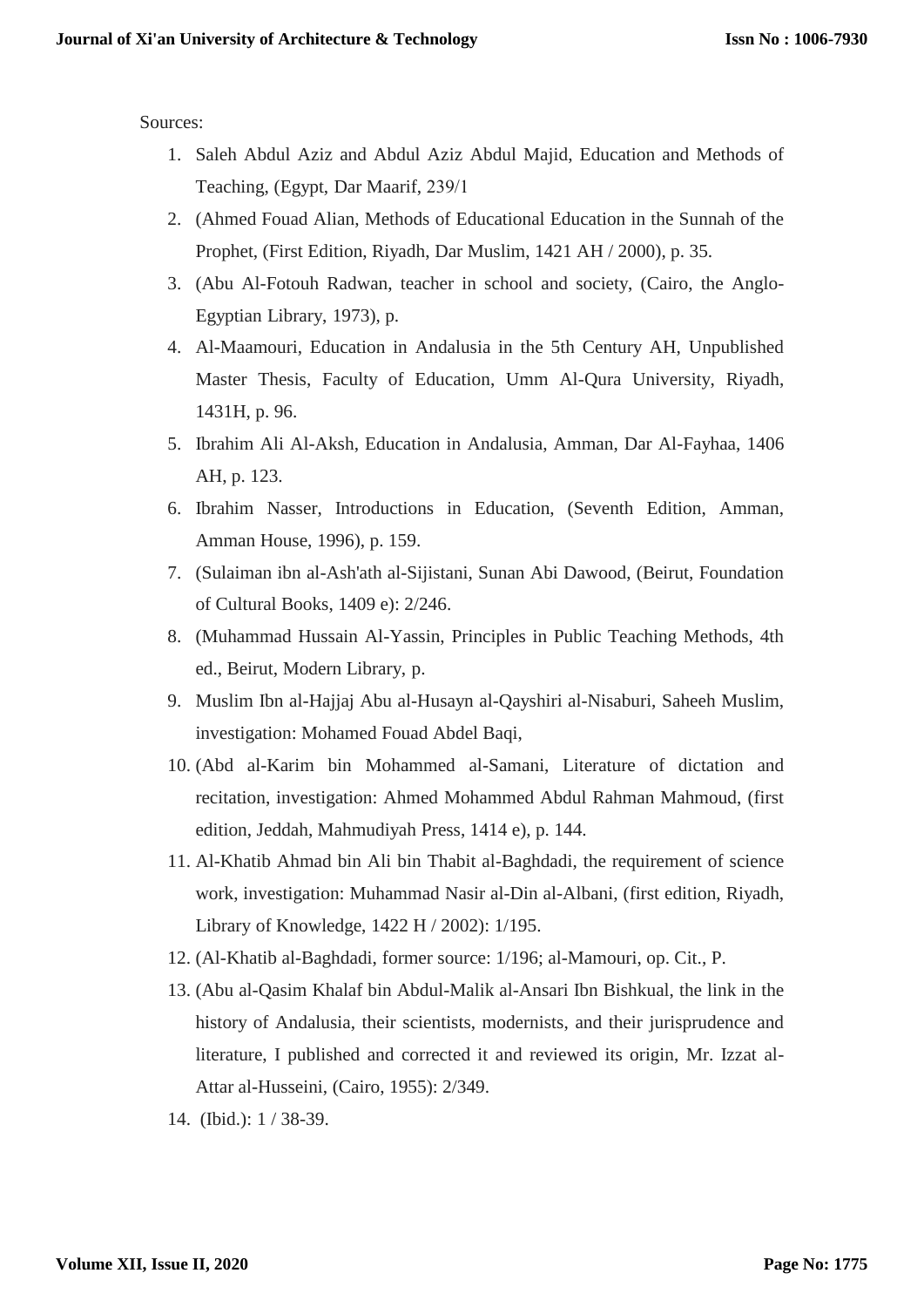- 15. (Jamal Muhammad Al-Henaidi, The Educational Preparation of the Fiqh of the Muslims, Riyadh, Al-Rashed Library, 1424), p. 279; Al-Mamouri, op. Cit., P. 98.
- 16. () Al-Qalam, verse: 1.
- 17. (1993), p. 76; Bakri Sheikh Amin, Literature of Hadith (Aleppo, 1392 AH / 1973), p. 76.
- 18. (1st edition, Tunisia, Dar al-Gharb al-Islami, 2010): 1/126; see: Mohamed Abdel Hamid Issa, History of Education in Andalusia, (First Edition, DM, Arab Thought House) , 1982), p. 349.
- 19. (Ibn Beshkawal, op. Cit., Cairo edition, 1955: 2 / 44-45; Al Mamouri, op. Cit., P.
- 20. Ahmed bin Yahya bin Ahmed al-Dabbi, with a view to the petitioner in the history of the men of Andalusia, the investigation: Kudera, (Mughrit, 1967), p. 253.
- 21. (Ibid., P. 379).
	- (1) Ali Ben Moussa Ben Said Al Maghraby, Morocco, in Morocco, two parts, achieved and commented by: Shawki Daif, Cairo, Dar Al Ma'arif, Egypt.
- 22. (Muhammad bin Abdullah bin Abi Bakr al-Qudai Ibn al-Abbar, supplement to the book of relevance, (Cairo, Library of Islamic Culture, 1956): 1/106.
- 23. (Al-Sama'ani, op. Cit., P. 338; Al-Mamouri, op. Cit., P. 99).
- 24. (Al-Sama'ani, ibid., P. 26).
- 25. Al-Khatib al-Baghdadi, Source: 1/70.
- 26. Ahmed bin al-Hussein bin Ali bin Musa al-Bayhaqi, Al-Sunan al-Kubra, investigation: Mohammed Abdul Qader Atta, (Makkah Karma, Dar al-Baz, 1414 AH / 1994): 1/373.
- 27. (Abu al-Fadl Ayyadh ibn Musa al-Yusebi, Al-Shifa definition of the rights of Mustafa, (Beirut, Dar al-Fikr, 1988): 2/45.
- 28. (Abu al-Fadl Ayyadh ibn Musa al-Yusebi, Al-A'maa 'to the knowledge of the origins of the novel and the restriction of hearing, by Ahmed Sakr, first edition, Cairo, Dar al-Turath, Tunisia, the old library, 1389 AH / 1970).
- 29. (History of Islamic Universities, p. 186).
- 30. Ibn al-Abbar, former source: 1/12.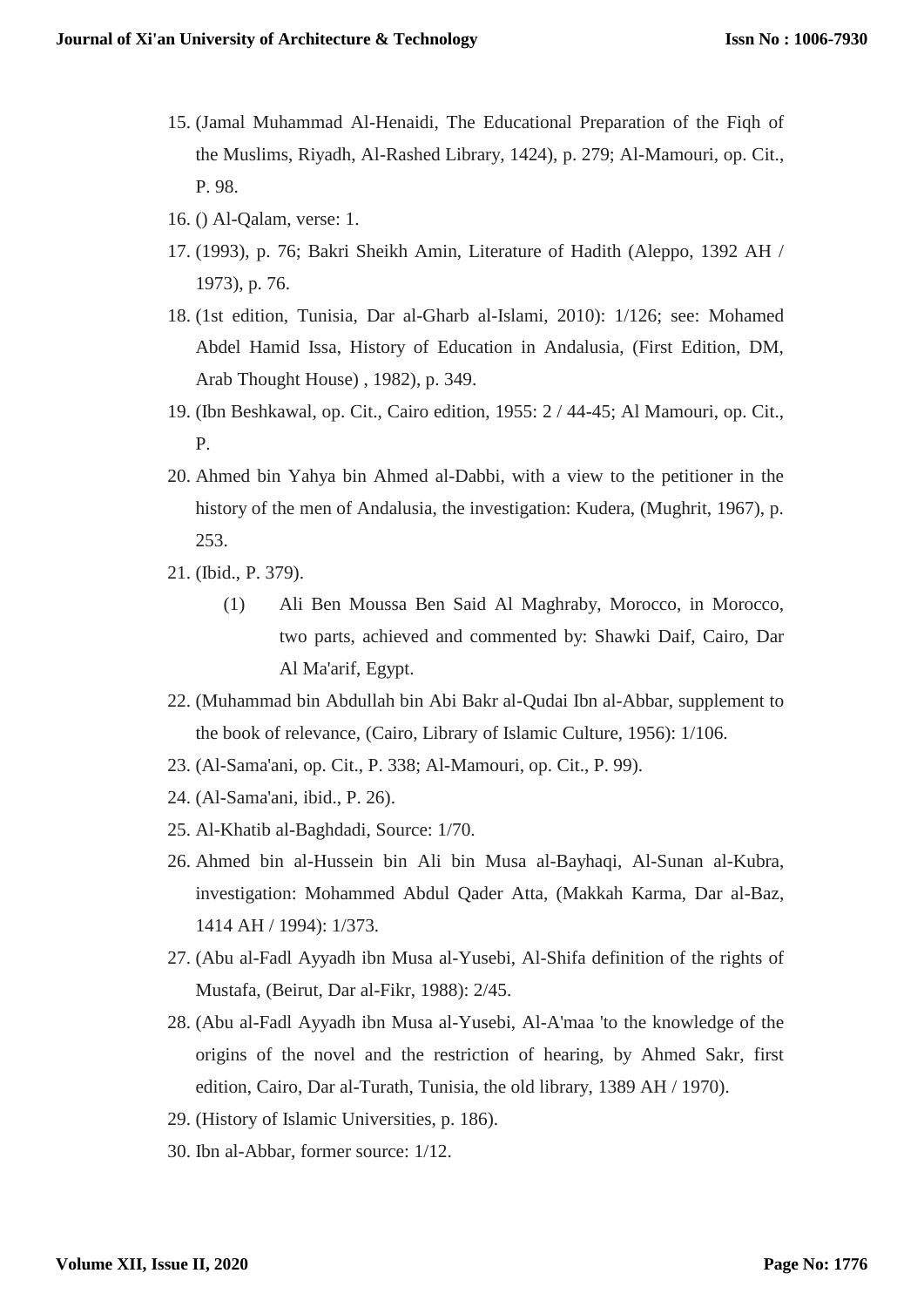- 31. (Muhammad bin Harith bin Asad Al-Khashani Kairouani, judges of Cordoba African scholars, published me and corrected it and stopped printing: Izzat Attar Husseini, (Baghdad, Muthanna Library, د.ت), pp. 6-7.
- 32. Ibn Bishkwal, the previous source: 1/202.
- 33. Ibn al-Abbar, the previous source: 1/275.
- 34. Source: 1/231.
- 35. (C) Judge Ayad, Al-Ama'a, Introduction, pp. 10-11.
- 36. Abdullah bin Mohammed bin Yusuf al Azdi Ibn al Fardi, History of the Scholars of Andalusia, two parts, (Cairo, the Egyptian House of Interpretation and Translation, 1966): 2/104.
- 37. (A), Introduction, pp. 10-11
- 38. Zayd al-Din Muhammad ibn Abi Bakr al-Razi, Mukhtar al-Sahah, (11th edition, Beirut, Al-Resalah, 1426 AH / 2005), p. 154.
- 39. (The first edition, Naif bin Abdul Aziz Al Saud Prize for the Sunnah and Contemporary Islamic Studies, 1426 AH / 2005), p. 37.
- 40. (Abd al-Rahman al-Nahlawi, Yusuf ibn Abd al-Bar al-Qurtubi, (first edition, Damascus, Dar al-Fikr, 1406 AH / 1986), p. 137.
- 41. Alian, op. Cit., P.
- 42. Al-Kafrun, verses: 1-3.
- 43. (Surat Al Imran, Verse: 71).
- 44. Al Nahl, verse 43.
- 45. (Abd al-Rahman bin Nasser al-Saadi, Tayseer al-Rahman al-Rahman in the interpretation of the words of mannan, (first edition, Beirut, Foundation letter, 1423), p. 441.
- 46. (Narrated by al-Bukhaari, hadith no. 6500).
- 47. Al Nahl, verse 43.
- 48. (Narrated by Muslim, Hadith No. 1.
- 49. (Narrated by Muslim, hadeeth no. 2581).
- 50. (Muhammad Fadel Al-Jamali, Towards the Unification of Educational Thought in the Islamic World, (First Edition, The Tunisian Publishing House, 1970), p. 114.
- 51. (Eng. John Montalithia, History of Andalusian Thought, translated by: Hossein Mo'nis, (First Edition, The Egyptian Renaissance Library, 1955), p. 66.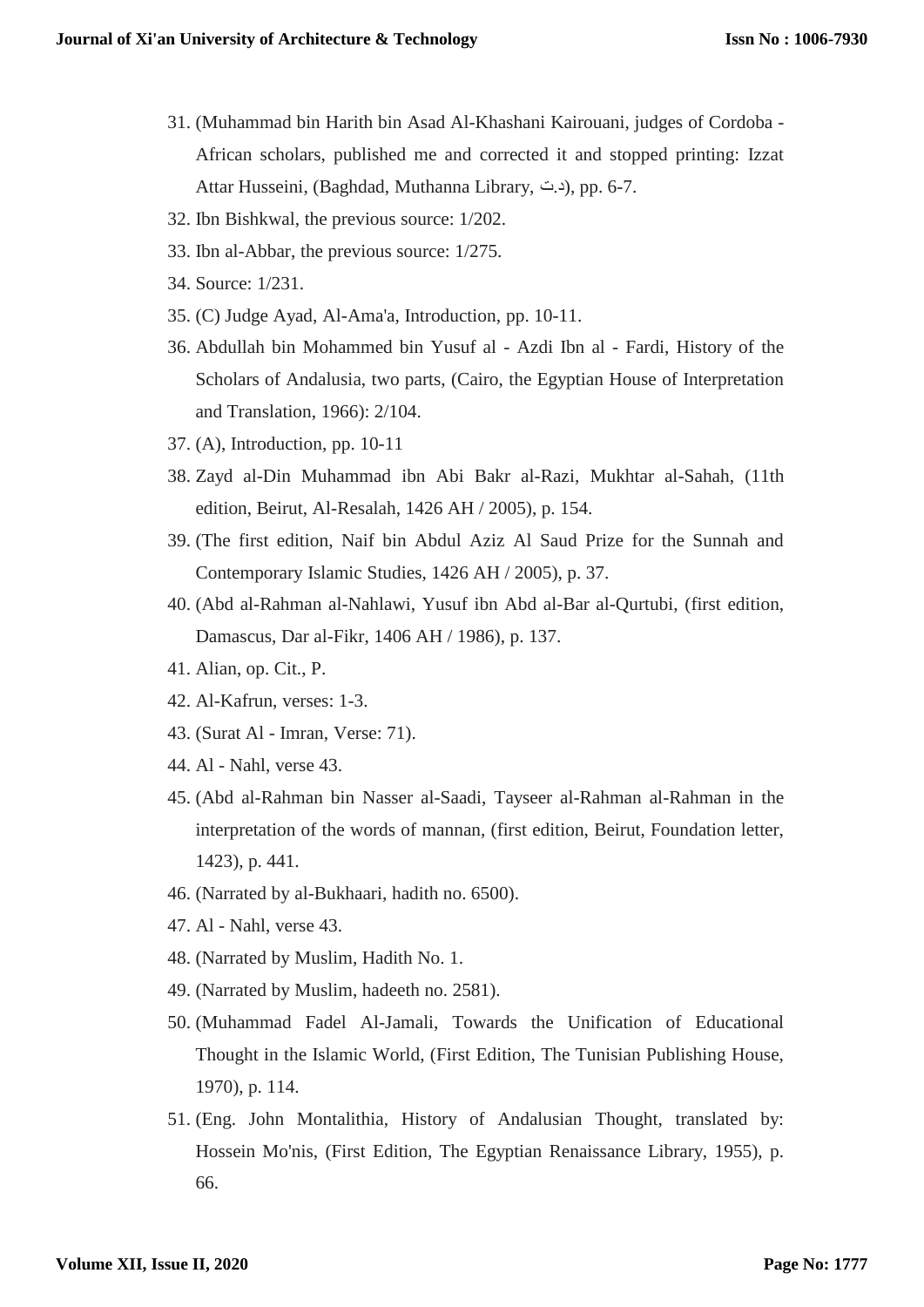- 52. Alian, op. Cit., P.
- 53. (Booty, op. Cit., P. 204.
- 54. Ahmed bin Mohammed al-Maqri Talmansani, Nafh al-Tayeb from Ghosn al-Andalus al-Hartib, investigation: Ahmed Farid Rifai, (Beirut, Dar Sader, DT): 6/128.
- 55. Ibn al-Furthi, source: 2 / 188-189.
- 56. Ibn al-Abar, the previous source: 2/893.
- 57. (Majd al-Din al-Fayrouzabadi, The Surrounding Dictionary, Cairo, Grand Commercial Printing Press, vol.
- 58. Ibn Bishkwal, the previous source: 1/262.
- 59. Sibuya asked: "I thought that the scorpion was much more powerful than the wasp, so whether it was him or her," Sibuya replied after he had touched something, if he had it. In some accounts, others claimed he had said, "If that's him." See: Al-Maqri, Nafh al-Tayeb, A5, Investigation: Muhi al-Din, 1949, p. 219.
- 60. (C) Same source: 5 / 219-226
- 61. Al-Fath bin Taqan bin Mohammed bin Abdullah al-Qaisi, aspiration of the souls and the theater of manhood in the Almohl people of Andalusia, (D., Library of the University of Jordan, 28/1
- 62. Al-Khatib al-Baghdadi: 2/8.
- 63. (Muhammad bin Al-Hussein bin Abdullah Al-Ajri, the ethics of scholars, investigation: Amina Omar Kharrat, (first edition, Damascus, Dar Al-Qalam, 1422 AH / 2001), p.
- 64. (Muhammad bin Ahmed bin Abi Bakr bin Faraj al-Qurtubi, the mosque of the provisions of the Koran, investigation: Ahmed Abdel-Alim al-Bardouni, (second edition, Cairo, People's House, 1372 e): 2/113.
- 65. (Ibn al-Khatib al-Baghdadi, Sufficiency in the science of the novel, (Beirut, Dar al-Kuttab al-Alami, Medina, the scientific library, p.
- 66. Ibn al-Salah, Science of Hadith, pp. 134-137.
- 67. Ibn al-Khayr, indexing what he narrated from his sheikhs from the religions classified in the types and types of knowledge (Second Edition, Beirut, New Horizons Publishing House, 1399 AH / 1979), pp. 453-454.
- 68. (Ibn al-Salah, the previous source, p. 137 and beyond.
- 69. Ibn Khair, the previous source, p.